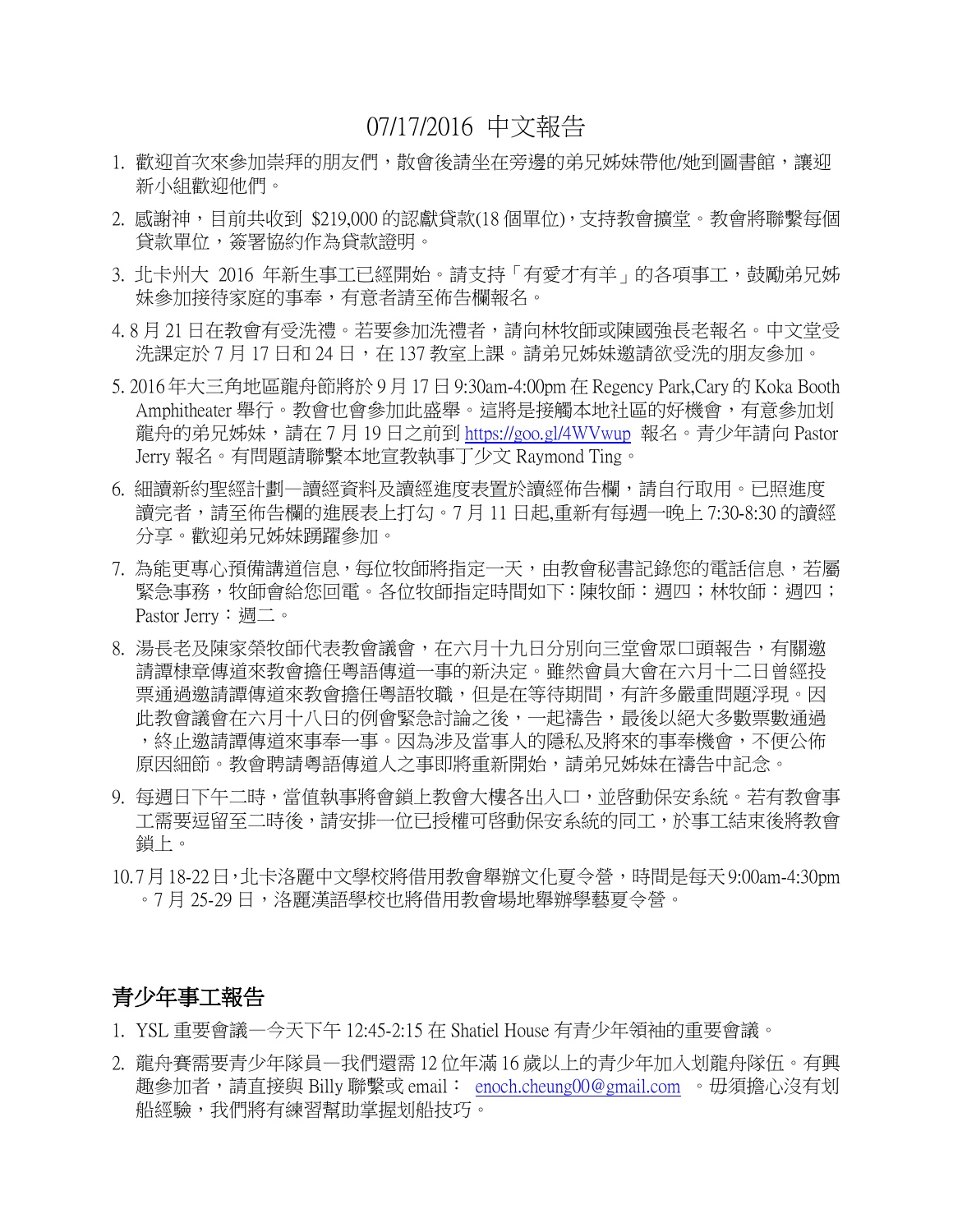3. 8月21日洗禮一如果你已經接受耶穌基督為你的救主,並希望接受洗禮,請儘快與 Pastor Jerry 聯絡( 919.961.8859, [jmillerrc3@yahoo.com](mailto:jmillerrc3@yahoo.com))。

## 兒童事工報告

- 1. 下一季 AWANA 將從 9 月 9 日正式開始,8 月份開始接受報名。8 月 13 日有 AWANA 老 師訓練,地點在 MPR 從早上 9:00 到下午 3:00。
- 2. 今年兒童暑期聖經夏令營 VBS 將於 8 月 1- 5 日舉行,主題是"SUBMERGED"。歡迎 三歲至小學五年級的小孩參加。您可以在教會網站報名,目前已收到 82 份申請,名額 有限,請儘速報名。有意參加 VBS 的同工和家長們請至大堂外 VBS 攤位領取報名表格 或詢問。

## 擴建禱告

1. 教會擴堂工程已與選定的建築商簽約,請弟兄姊妹為擴堂事工,及教會領袖和同工們禱 告。

| 日期    | 國語    | 粵語    | 英語              |
|-------|-------|-------|-----------------|
| 07/17 | 陳家榮牧師 | 林春騰牧師 | Dr. Alan Potter |
| 07/24 | 陳家榮牧師 | 詹其泰長老 | Dr. Alan Potter |

請為主日講員代禱:國語堂講道主題一我們起來建造吧!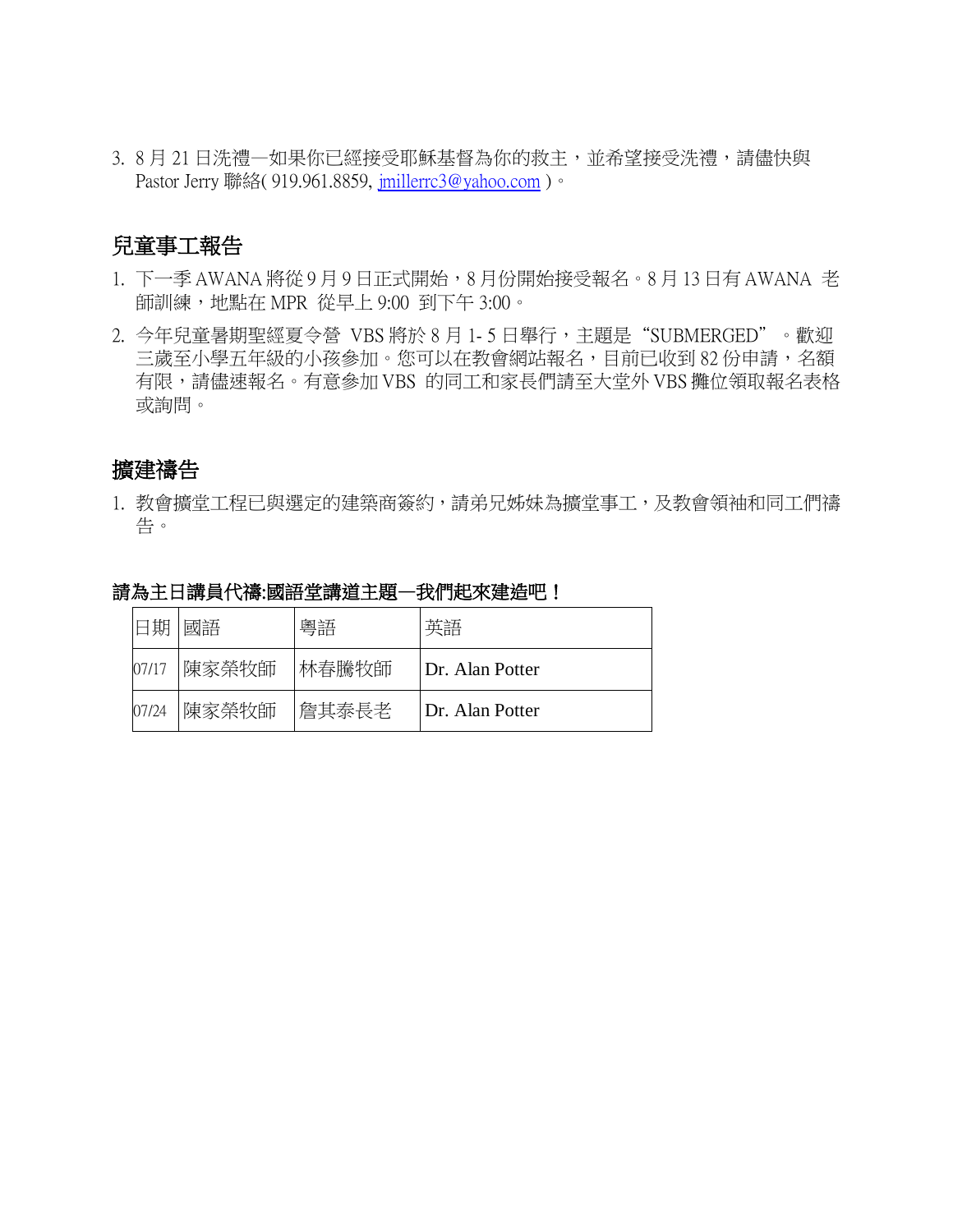# 07/17/2016 Announcements

- 1. We welcome new friends who are worshipping with us today for the first time.
- 2. Thank God for the 18 contributing units that opted to support the church building expansion through lending the Church monies. A total of \$219,000 was raised in this manner. Each contributing unit will be contacted soon to sign the Covenant Note as testament of the loan to bind the Lender and RCCC together to this commitment.
- 3. Membership class. A class is being formed for August  $21<sup>st</sup>$ . If you are interested in becoming a member, please consider this class. Membership will be a necessity as we transition to the Core Group concept and practice beginning in 2017 where membership is a prerequisite for service in some positions. Along with this new development, there will also be a restructuring of the Church Council to enable each language congregation to operate more effectively and efficiently, and more importantly, to have more members serving. Contact Elder Don for further information. Cell:919-539-4056; [donhong68@gmail.com](mailto:donhong68@gmail.com).
- 4. To protect pastors' time for study and sermon preparation, each pastor has designated a day that they wish not to be disturbed unnecessarily. That means no phone calls or drop-ins. Our administrative assistant will screen phone calls and take a message. Unless an emergency, pastor will call you back. Drop-ins are discouraged unless an appointment had been made. Designated study/prep days are: Pastor Tran - Thursday; Pastor Lin - Thursday; Pastor Jerry - Tuesday.
- 5. On behalf the church leadership team, Elder Don and Pastor Tran together announced the termination of the process of calling Minister John Tam as our Cantonese minister before each language congregation on June  $19<sup>th</sup>$ . Though the congregation voted to affirm Minister Tam's nomination on June  $12<sup>th</sup>$ , many new serious issues surfaced after the decision, prompted the Church Council to meet and vote overwhelming majority to reverse the calling of Minister Tam to be our Cantonese minister on June 18th. In order to protect Minister Tam's privacy and his future ministry, no details were released. Please pray that God will help our church to restart the Cantonese pastoral search.
- 6. Every Sunday our on-duty deacons will be responsible to lock all doors and enable security system in church main building at 2pm. If you have any church ministries that require to stay in main building after 2pm, please arrange a coworker who is authorized to enable church's security system, to lock and enable security system after ministry finishes.
- 7. Raleigh Chinese Language School (RCLS) will use our church facility to hold a Culture Summer Camp from July  $18^{th}$  to July  $22^{nd}$ , 9:00 am to 4:30 pm every day. And Raleigh Academy of Chinese Language (RACL) will have an Academic Summer Camp from July 25<sup>th</sup> to July  $29<sup>th</sup>$  at church.

# **Youth**

1. Important YSL Meeting Today

The Youth Servant Leader (YSL) Team will have an important meeting today in the Youth House, 12:45 —2:15 p.m.